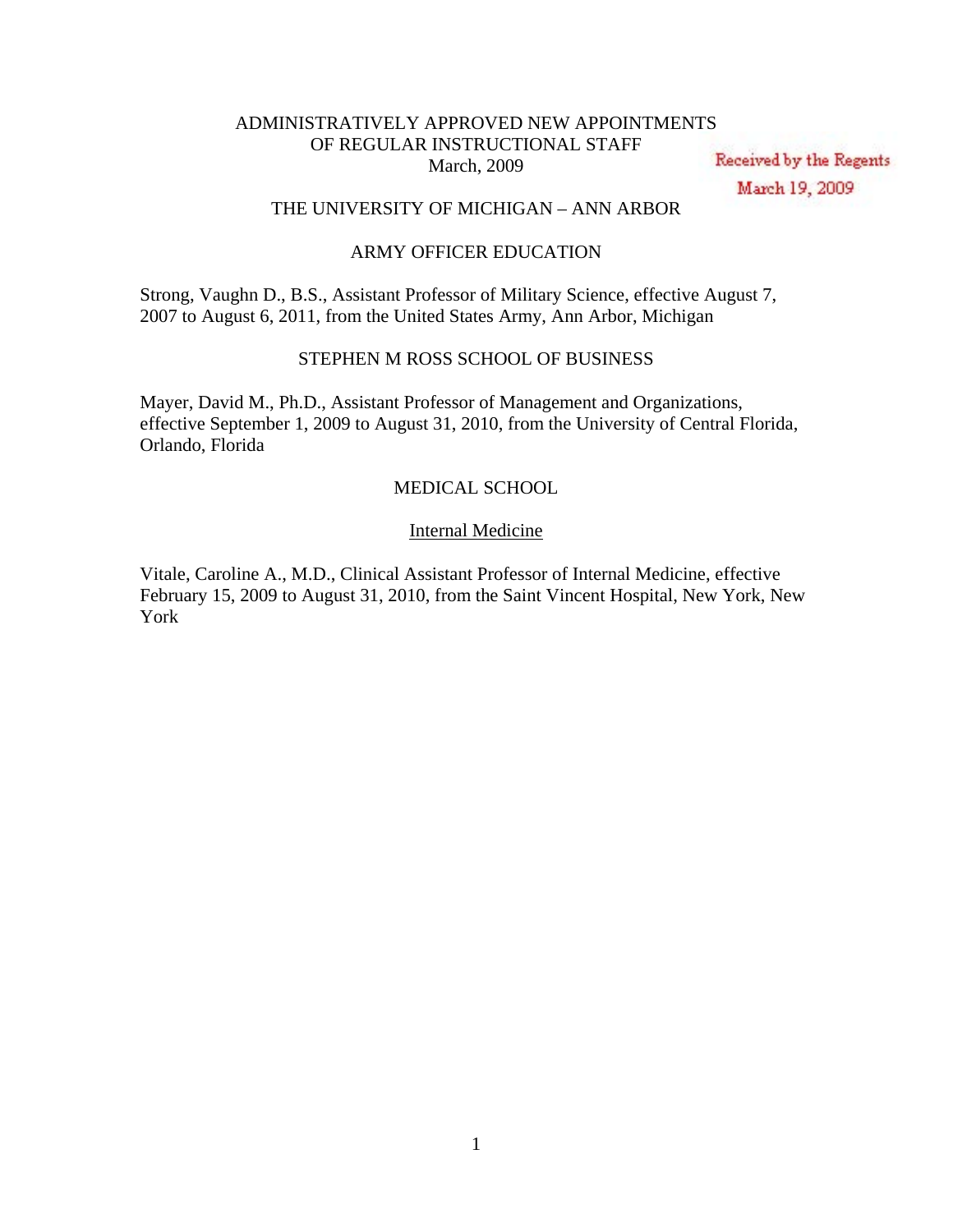# ADMINISTRATIVELY APPROVED PROMOTIONS, JOINT APPOINTMENTS, TRANSFERS OR DISCIPLINE CHANGES OF REGULAR INSTRUCTIONAL STAFF March, 2009

# THE UNIVERSITY OF MICHIGAN – ANN ARBOR

# MEDICAL SCHOOL

## Anesthesiology

Ramachandran, Satya K., M.D., from Clinical Lecturer in Anesthesiology to Clinical Assistant Professor of Anesthesiology, effective February 1, 2009 to August 31, 2009

## Pediatrics and Communicable Diseases

Keegan, Catherine E. H., Ph.D., from Assistant Professor of Pediatrics and Communicable Diseases to Assistant Professor of Pediatrics and Communicable Diseases and Assistant Professor of Human Genetics, effective February 1, 2009 to August 31, 2010

Yoon, Esther, M.D., from Clinical Lecturer in Pediatrics and Communicable Diseases to Assistant Professor of Pediatrics and Communicable Diseases, effective September 1, 2008 to August 31, 2009

# Radiation Oncology

Soriano, Julie A., M.D., from Clinical Lecturer in Radiation Oncology to Clinical Instructor in Radiation Oncology, effective February 1, 2009 to August 31, 2009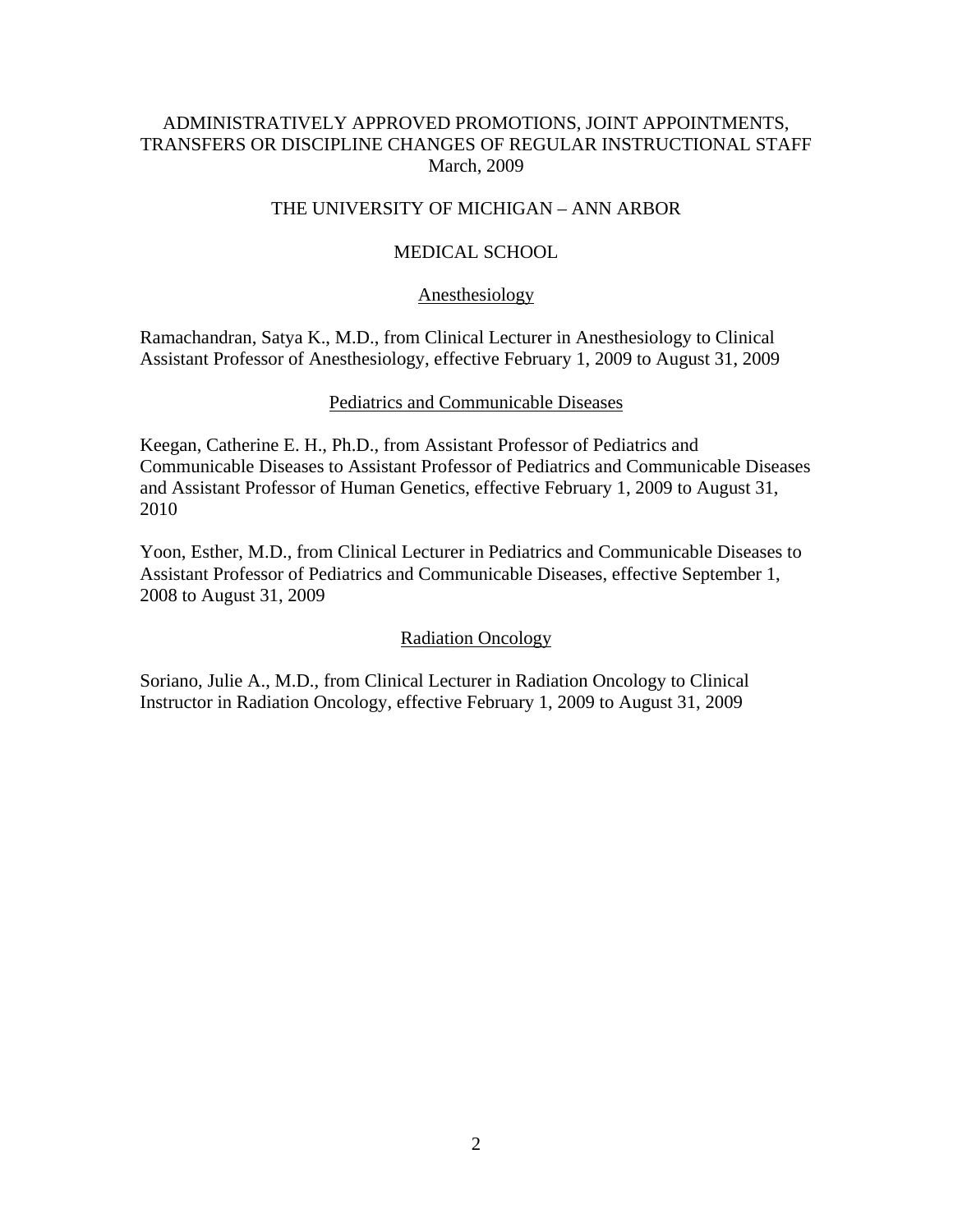# ADMINISTRATIVELY APPROVED EMERITUS/A FACULTY APPOINTMENTS March, 2009

## THE UNIVERSITY OF MICHIGAN – ANN ARBOR

## SCHOOL OF EDUCATION

Menlo, Allen, Ph.D., Professor Emeritus of Education, effective January 1, 2009 to April 30, 2009

## CENTER FOR RESEARCH ON LEARNING AND TEACHING

Brown, Donald R., Ph.D., Professor Emeritus of Psychology, effective January 1, 2009 to April 30, 2009

# COLLEGE OF LITERATURE, SCIENCE, AND THE ARTS

## Studies in Religion

Mann, Richard D., Ph.D., Professor Emeritus of Psychology and Professor Emeritus of Religion, Studies in Religion, effective May 1, 2009 to June 30, 2009

# MEDICAL SCHOOL

## Internal Medicine

Julius, Stevo, M.D., Professor Emeritus of Internal Medicine and Professor Emeritus of Molecular and Integrative Physiology, effective January 15, 2009 to January 14, 2010

## Microbiology and Immunology

Whitehouse Jr., Frank, M.D., Associate Professor Emeritus of Microbiology and Immunology, effective January 1, 2009 to April 30, 2009

## Pathology

Schnitzer, Bertram, M.D., Professor Emeritus of Pathology, effective January 1, 2009 to December 31, 2009

D'Amato, Constance J., B.S., Assistant Professor Emerita of Neurobiology, Department of Pathology, effective September 1, 2008 to August 31, 2009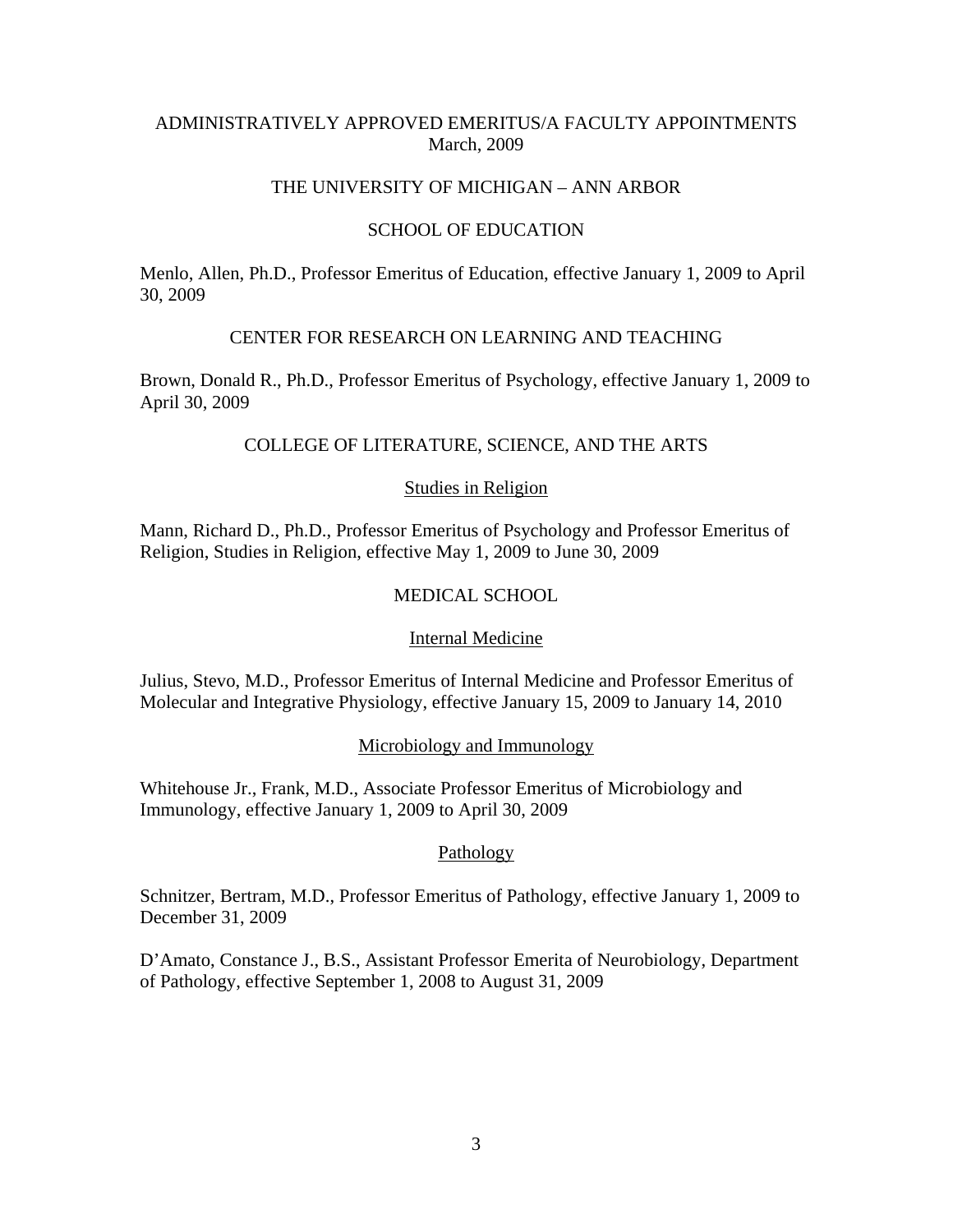# ADMINISTRATIVELY APPROVED EMERITUS/A FACULTY APPOINTMENTS March, 2009

# THE UNIVERSITY OF MICHIGAN – ANN ARBOR

## SCHOOL OF PUBLIC HEATLH

# Environmental Health Sciences

Vincent, James H., Ph.D., Professor Emeritus of Environmental Health Sciences, effective January 1, 2009 to December 31, 2009

## Population Planning and International Health

Ness, Gayl D., Ph.D., Professor Emeritus of Sociology, College of Literature, Science, and the Arts and Professor Emeritus of Population Planning and International Health, School of Public Health, effective January 1, 2009 to April 30, 2009

# SCHOOL OF SOCIAL WORK

Birdsall, William C., Ph.D., Associate Professor Emeritus of Social Work, effective January 1, 2009 to April 30, 2009

# ADMINISTRATIVELY APPROVED EMERITUS/A FACULTY APPOINTMENTS March, 2009

## THE UNIVERSITY OF MICHIGAN – FLINT

## SCHOOL OF HEALTH PROFESSIONS AND STUDIES

Kincaid, Cynthia, M.S., Clinical Associate Professor Emerita of Physical Therapy, effective January 1, 2008 to April 30, 2008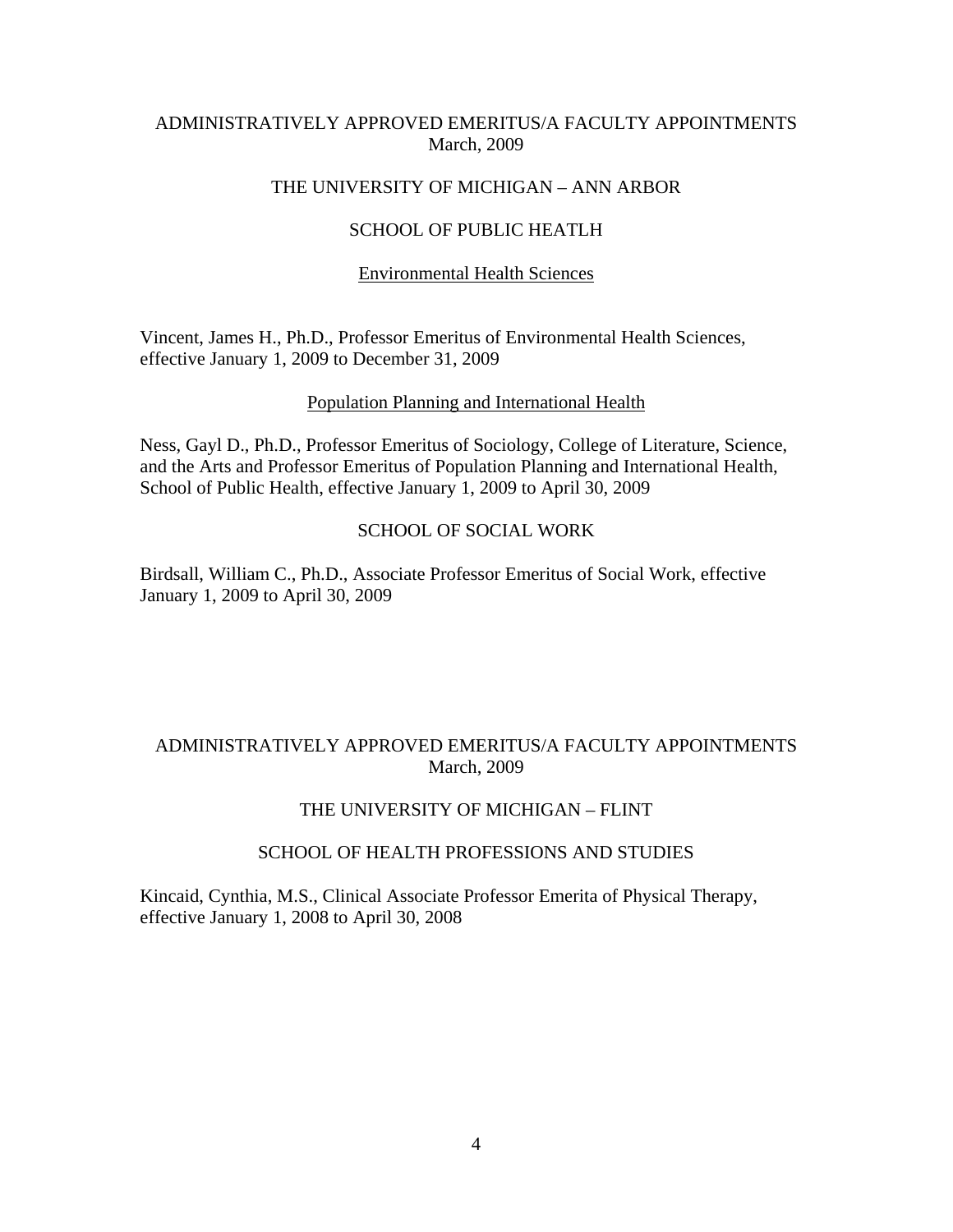### THE UNIVERSITY OF MICHIGAN – ANN ARBOR

## SCHOOL OF EDUCATION

Silver, Edward A., Ed.D., William A Brownell Collegiate Professor of Education, Professor of Education, with tenure, School of Education and Professor of Mathematics, without tenure, College of Literature, Science, and the Arts, on sabbatical leave effective January 1, 2009 to May 31, 2009, to identify priorities for research. Work will be done in Ann Arbor, Michigan.

## COLLEGE OF ENGINEERING

#### Chemical Engineering

Ziff, Robert M., Ph.D., Professor of Chemical Engineering, with tenure, on sabbatical leave effective January 1, 2009 to May 31, 2009, to work on a book on numerical techniques for percolation. Work will be done in Brazil and Paris, France.

#### Electrical Engineering and Computer Science

Gilchrist, Brian E., Ph.D., Professor of Electrical Engineering and Computer Science, with tenure and Professor of Atmospheric, Oceanic and Space Sciences, without tenure, on sabbatical leave effective September 1, 2008 to May 31, 2009, to continue research on highly energetic nanoparticles and expanded measurement capabilities that will enable a measure of plasma drift. Work will be done in Ann Arbor, Michigan.

#### Mechanical Engineering

Sastry, Ann M., Ph.D., Arthur F Thurnau Professor, Professor of Mechanical Engineering, with tenure, Professor of Biomedical Engineering, without tenure and Professor of Materials Science and Engineering, without tenure, on sabbatical leave effective September 1, 2008 to May 31, 2009, to continue research on advanced simulation and materials design for high power batteries as well as biological sensing and signaling. Work will be done in Ann Arbor, Michigan.

Stein, Jeffrey L., Ph.D., Professor of Mechanical Engineering, with tenure, on sabbatical leave effective January 1, 2009 to May 31, 2009, to hold a visiting scholar in the Electric Power and Energy Systems group and to work on automated modeling concepts. Work will be done at the Arizona State University, Tempe, Arizona and the University of Arizona, Tucson, Arizona.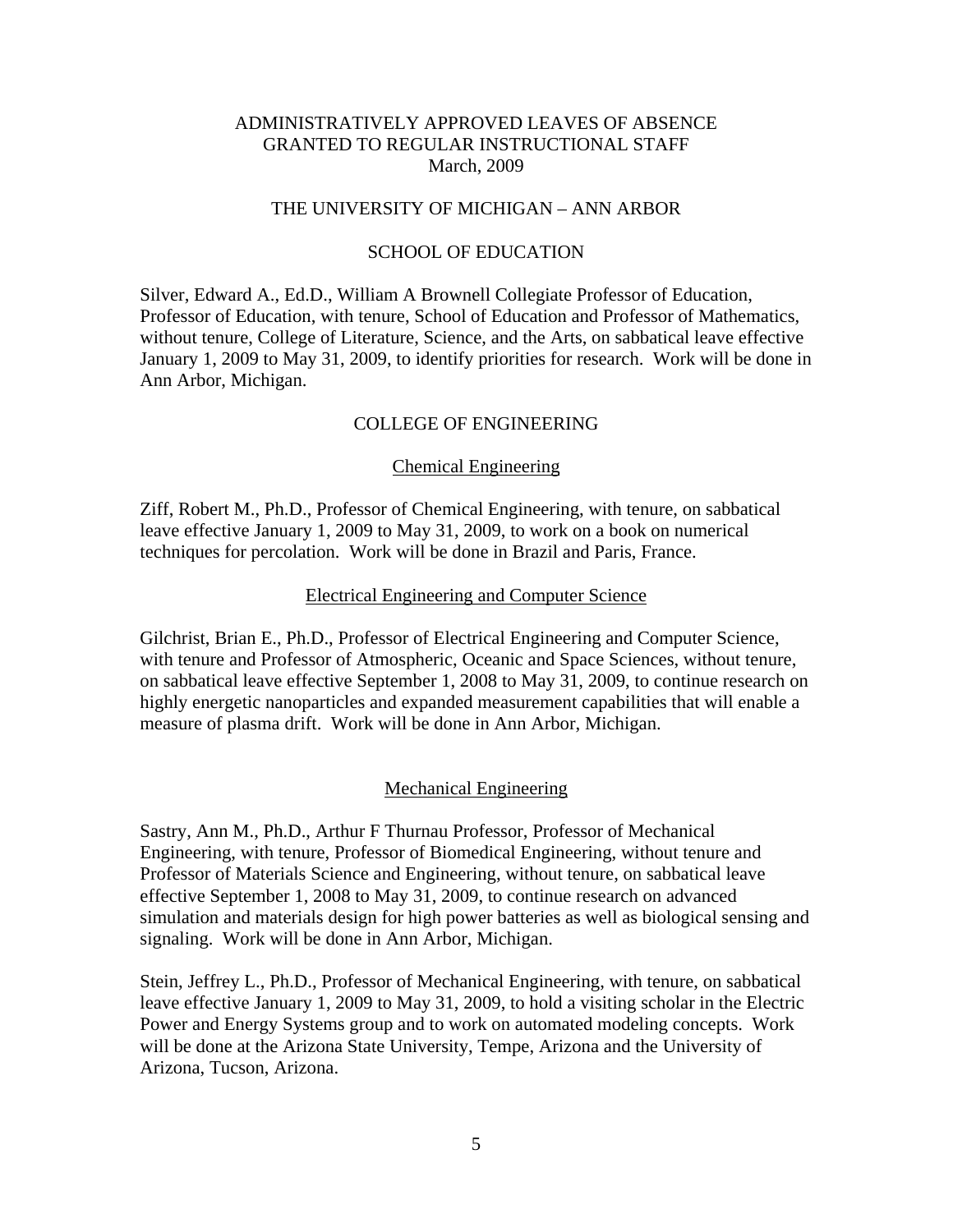## THE UNIVERSITY OF MICHIGAN – ANN ARBOR

## COLLEGE OF ENGINEERING (continued)

#### Mechanical Engineering (continued)

Skerlos, Steven J., Ph.D., Associate Professor of Mechanical Engineering, with tenure and Associate Professor of Civil and Environmental Engineering, without tenure, on sabbatical leave effective January 1, 2007 to May 31, 2007, to launch research initiative related to sustainable design science, public policy, and materials use. Work will be done in Ann Arbor, Michigan.

## COLLEGE OF LITERATURE, SCIENCE, AND THE ARTS

#### **Chemistry**

Coucouvanis, Dimitri N., Ph.D., Lawrence S Bartell Collegiate Professor of Chemistry and Professor of Chemistry, with tenure, on retirement furlough effective January 1, 2009 to May 31, 2009.

#### Economics

Bound, John, Ph.D., Professor of Economics, with tenure, on sabbatical leave effective January 1, 2009 to May 31, 2009, to conduct research on modeling the effect of health on retirement and a project on the effects on both the US and sending countries on the internationalization of higher education. Work will be done in Ann Arbor, Michigan.

#### English Language and Literature

Larson, Kerry C., Ph.D., Professor of English Language and Literature, with tenure, on sabbatical leave effective January 1, 2009 to May 31, 2009, to complete a book on representations of poverty in 19<sup>th</sup> century American culture. Work will be done in Ann Arbor, Michigan.

#### **History**

Scott, Rebecca J., Ph.D., Arthur F Thurnau Professor, Charles Gibson Distinguished University Professor of History, Professor of History, with tenure, College of Literature, Science, and the Arts and Professor of Law, with tenure, Law School, on sabbatical leave effective January 1, 2009 to May 31, 2009, to complete a book entitled "Freedom Papers: An Atlantic Creole Itinerary". Work will be done in Ann Arbor, Michigan, Cuba, France, New Orleans and Senegal.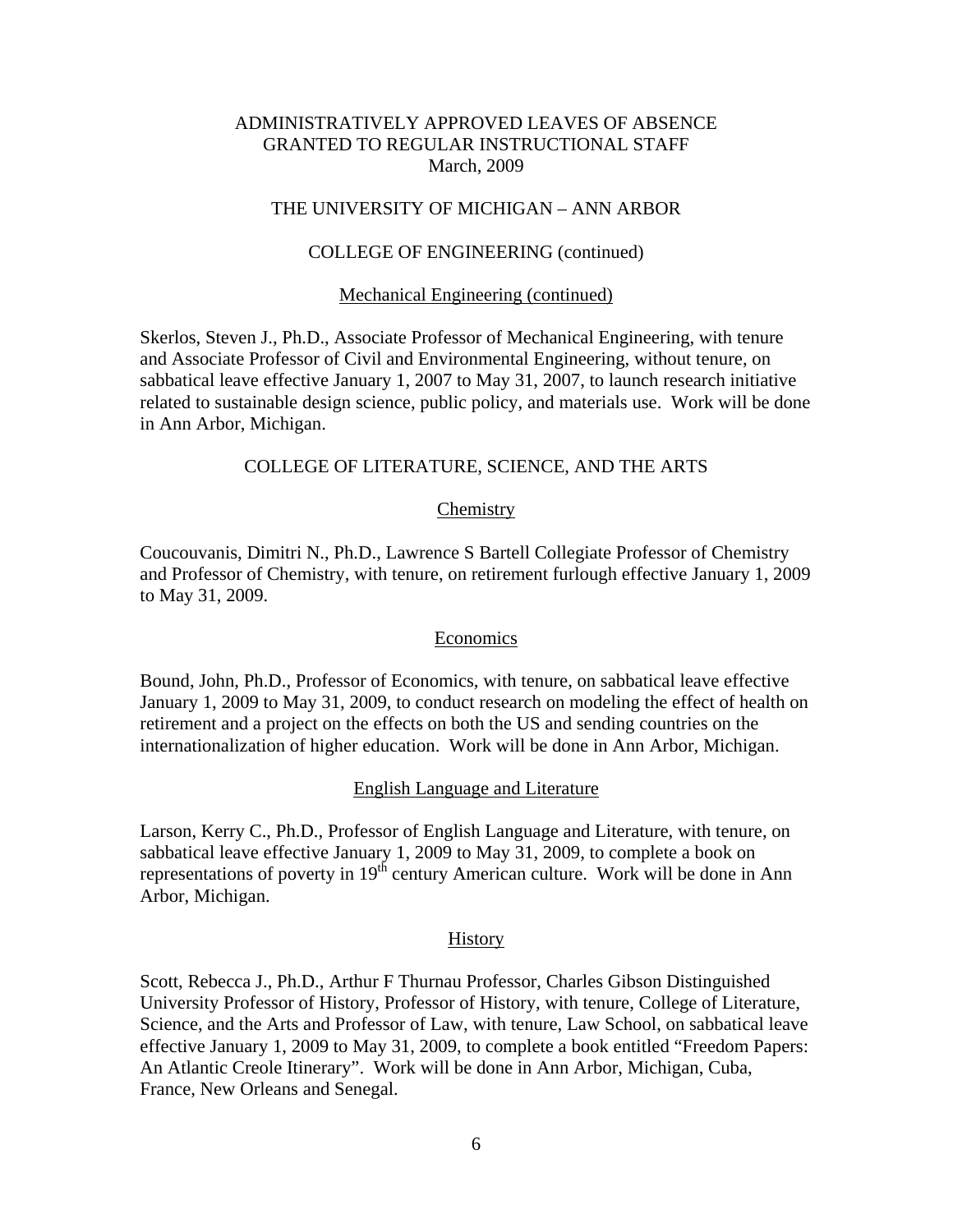# THE UNIVERSITY OF MICHIGAN – ANN ARBOR

## COLLEGE OF LITERATURE, SCIENCE, AND THE ARTS (continued)

### Mathematics

Duren, Peter L., Ph.D., Professor of Mathematics, with tenure, on retirement furlough effective September 1, 2008 to May 31, 2009.

### Sociology

Somers, Margaret R., Ph.D., Professor of Sociology, with tenure and Professor of History, without tenure, on extended sick leave effective February 28, 2009 to March 31, 2009.

## MEDICAL SCHOOL

## Internal Medicine

Swartz, Richard, M.D., Professor of Internal Medicine, with tenure, on extended sick leave effective January 20, 2009 to February 15, 2009.

Williams, Brent C., M.D., Associate Professor of Internal Medicine, with tenure, on extended sick leave effective February 23, 2009 to March 13, 2009.

#### Microbiology and Immunology

Spindler, Katherine, Ph.D., Professor of Microbiology and Immunology, with tenure, on sabbatical leave effective September 1, 2008 to February 28, 2009, to conduct research on three ongoing projects: pathogenesis of mouse adenovirus type 1, genetics of susceptibility to mouse adenovirus type 1, and pathogenesis and host susceptibility of Punta Toro virus. Work will be done in Ann Arbor, Michigan.

#### Neurology

Parent, Jack M., M.D., Associate Professor of Neurology, with tenure, on sabbatical leave effective July 1, 2008 to December 31, 2008, to study neural stem cells in zebra fish. Work will be done in Ann Arbor, Michigan.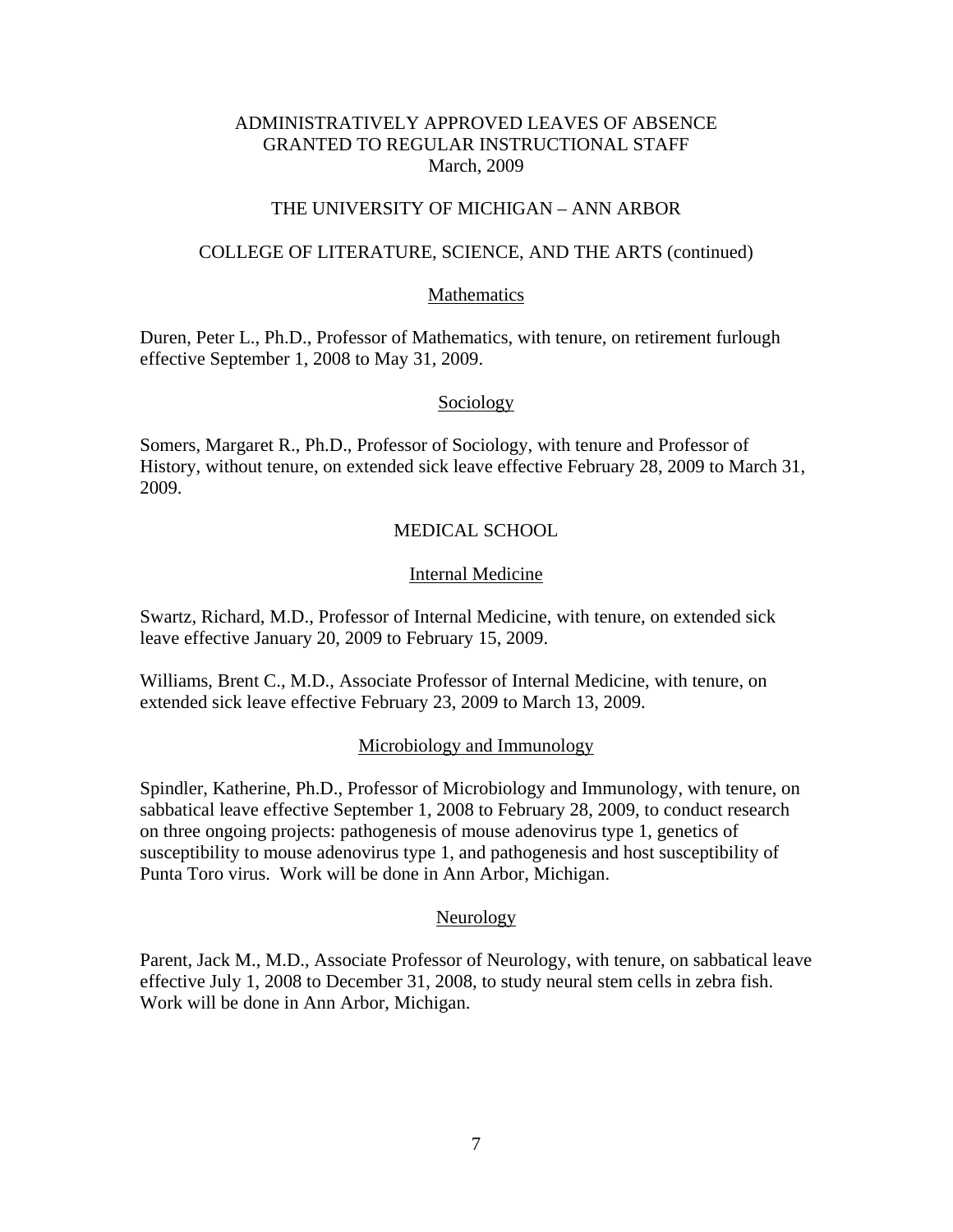## THE UNIVERSITY OF MICHIGAN – ANN ARBOR

## MEDICAL SCHOOL (continued)

#### Radiology

Carlos, Ruth C., M.D., Associate Professor of Radiology, with tenure, on sabbatical leave effective September 1, 2008 to October 31, 2008 and March 1, 2009 to April 30, 2009, to conduct research on understanding the value of diagnostic imaging and the incorporation of emerging technologies into clinical practice. Work will be done in Australia, Great Britain and Spain.

## SCHOOL OF NATURAL RESOURCES AND ENVIRONMENT

Wondolleck, Julia, Ph.D., Associate Professor of Natural Resources, with tenure, on sabbatical leave effective September 1, 2008 to December 31, 2008, to complete several publications. Work will be done in Ann Arbor, Michigan.

#### COLLEGE OF PHARMACY

Lee, Kyung-Dall, Ph.D., Professor of Pharmaceutical Sciences, with tenure, on sabbatical leave effective January 3, 2009 to July 2, 2009, to study the lipid trafficking and its synthesis/movement and investigate its potential implication in drag molecule movement/transport inside cells. Work will be done at the Utrecht University, Netherlands.

#### SCHOOL OF PUBLIC HEALTH

#### Environmental Health Sciences

Nriagu, Jerome, Ph.D., Professor of Environmental Chemistry, Department of Environmental Health Sciences, with tenure, on sabbatical leave effective January 1, 2009 to May 31, 2009, to complete editing for publication an Encyclopedia of Environmental Health. Work will be done in Holland and the United Kingdom.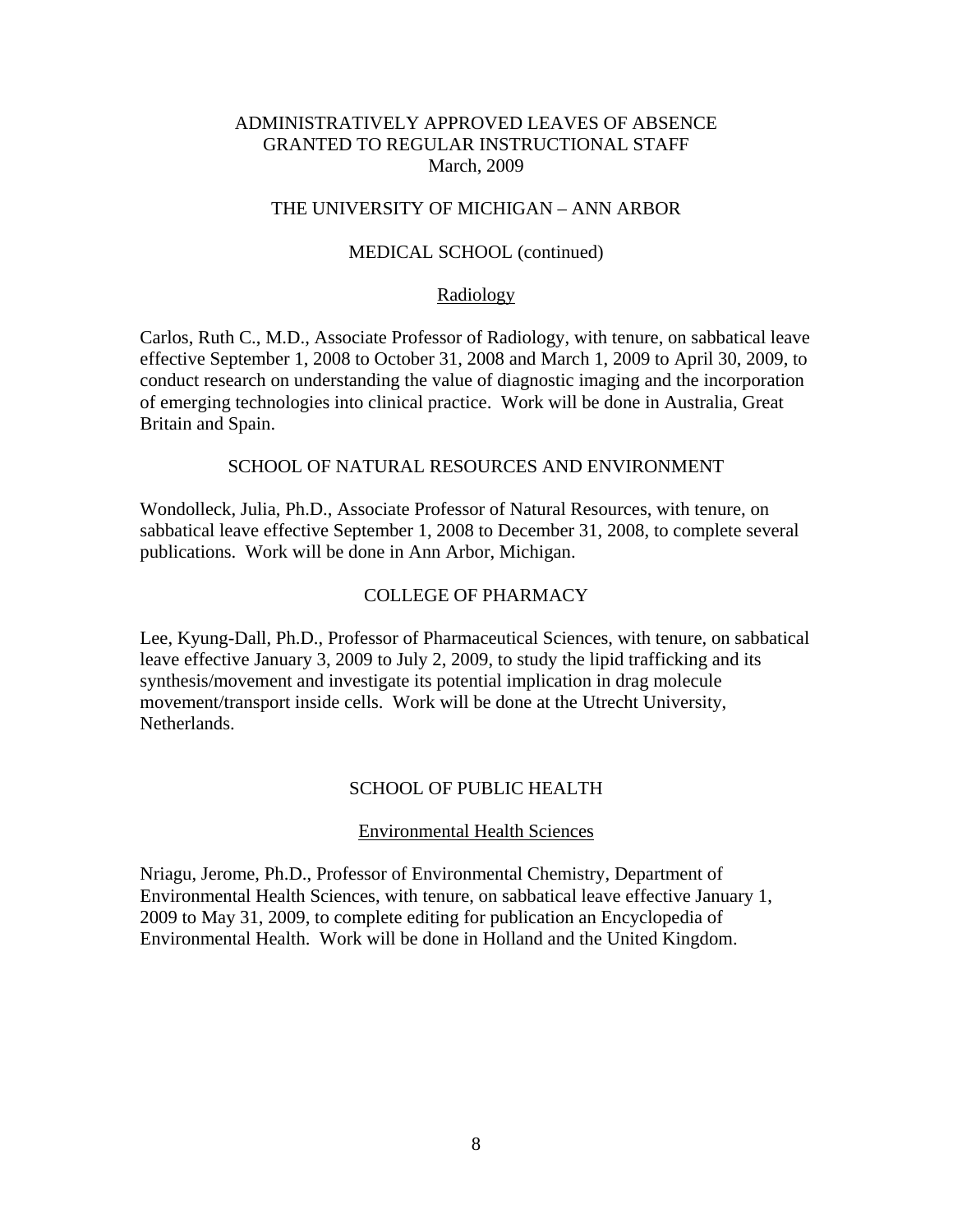# THE UNIVERSITY OF MICHIGAN – DEARBORN

## COLLEGE OF ARTS, SCIENCES AND LETTERS

### Language, Culture, and Communications

Spoiden, Stephane J., Ph.D., Professor of French, Department of Language, Culture, and Communications, with tenure, on sabbatical leave effective September 1, 2008 to December 31, 2008, to work on a book project on the European Union. Work will be done in Columbus, Ohio.

#### Social Sciences

Miteza, Ilir, Ph.D., Associate Professor of Economics, Department of Social Sciences, with tenure, on sabbatical leave effective September 1, 2008 to April 30, 2009, to continue research understanding the demand for money in Albania as well as analyzing the benefits of switching to an inflation targeting framework. Work will be done in Albania and Michigan.

Pennock, Pamela E., Ph.D., Associate Professor of History, Department of Social Sciences, with tenure, on sabbatical leave effective January 1, 2009 to April 30, 2009, to continue research into Protestantism, temperance, and women's organizations in 1950s America. Work will be done in Ann Arbor, Michigan, Grand Rapids, Michigan and Ohio.

## COLLEGE OF ENGINEERING AND COMPUTER SCIENCE

### Electric and Computer Engineering

Shaout, Adnan K., Ph.D., Professor of Electrical and Computer Science, with tenure, on sabbatical leave effective September 1, 2008 to April 30, 2009, to hold a Fulbright Commission in Jordan. Work will be done in Jordan.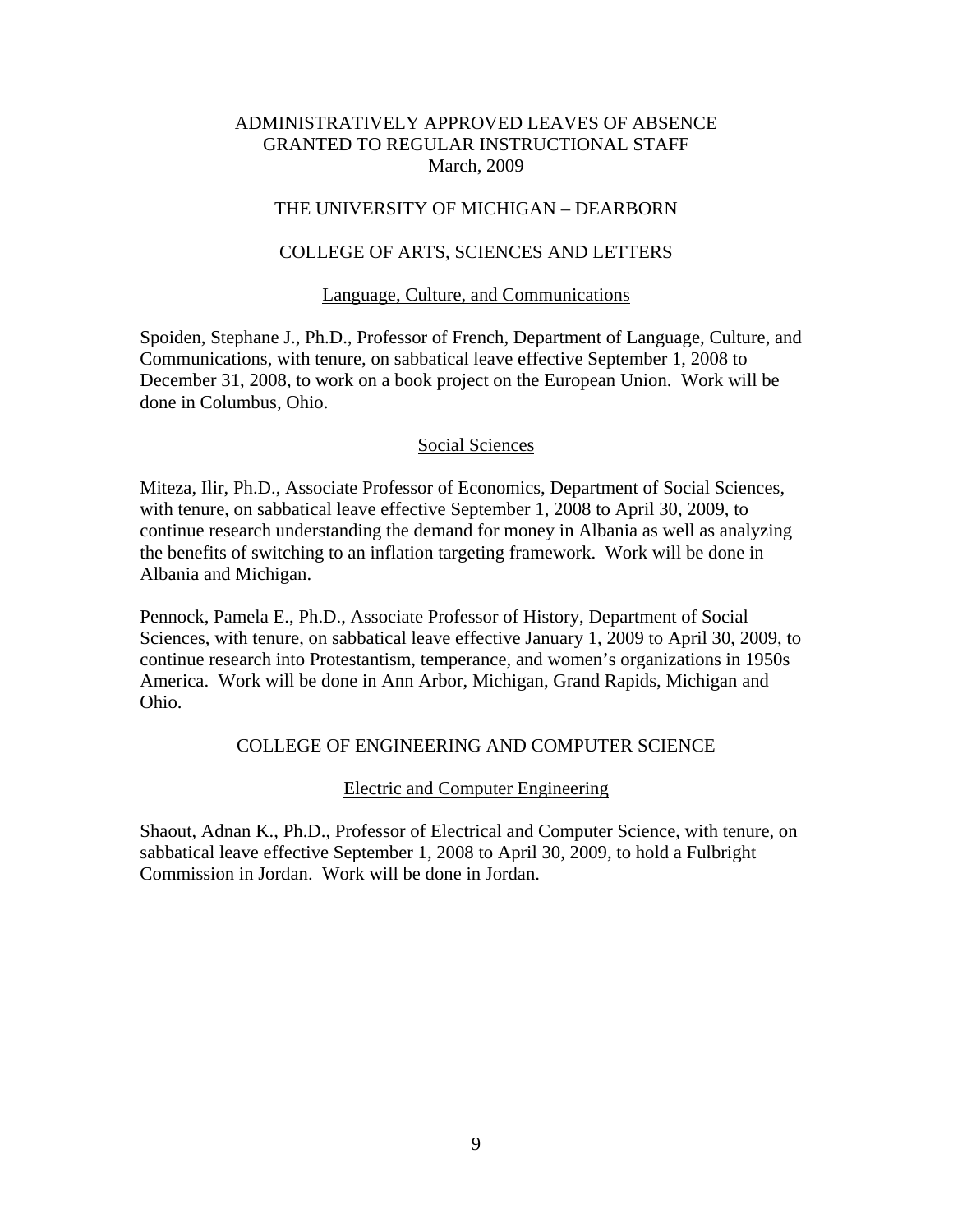# THE UNIVERSITY OF MICHIGAN – FLINT

# COLLEGE OF ARTS AND SCIENCES

## Foreign Language

Mestas, Juan E., Ph.D., Professor of Foreign Language, with tenure, on extended sick leave effective August 20, 2008 to August 26, 2008.

## **History**

Robertson, Theodosia S., Ph.D., Associate Professor of History, with tenure, on extended sick leave effective January 15, 2008 to April 30, 2008.

Rubenstein, Bruce A., Ph.D., David M French Professor and Professor of History, with tenure, on extended sick leave effective April 8, 2008 to April 30, 2008.

# SCHOOL OF EDUCATION AND HUMAN SERVICES

Althoen, Steven C., Ph.D., Professor of Mathematics Education, with tenure, on extended sick leave effective January 24, 2005 to March 27, 2005.

Cao, Wei, D.Ed., Assistant Professor of Education, on extended sick leave effective April 25, 2008 to May 30, 2008.

Siebenthal Adams, Sharman, Ph.D., Assistant Professor of Education, on extended sick leave effective February 25, 2008 to April 30, 2008.

# SCHOOL OF HEALTH PROFESSIONS AND STUDIES

Andrews, Margaret M., Ph.D., Professor of Nursing, with tenure, on extended sick leave effective March 4, 2008 to March 19, 2008.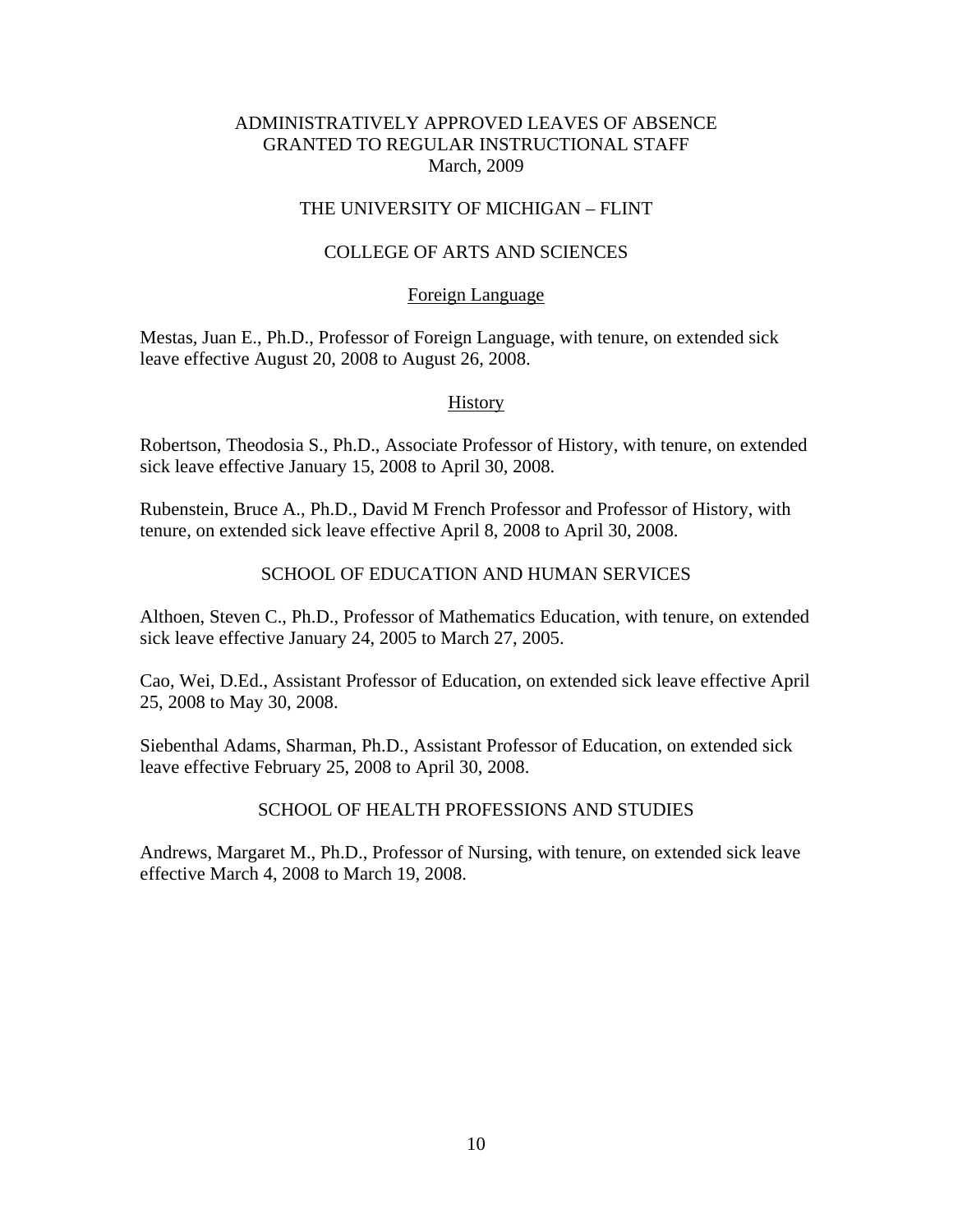### THE UNIVERSITY OF MICHIGAN – ANN ARBOR

# COLLEGE OF ENGINEERING

Mazumder, Pinaki, Ph.D., Professor of Electrical Engineering and Computer Science, with tenure, on sabbatical leave effective January 1, 2009 to May 31, 2009. Cancelled

# CORRECTION TO ADMINISTRATIVELY APPROVED LEAVES OF ABSENCE GRANTED TO REGULAR INSTRUCTIONAL STAFF March, 2009

## THE UNIVERSITY OF MICHIGAN – ANN ARBOR

### COLLEGE OF ENGINEERING

#### Electrical Engineering and Computer Science

Mazumder, Pinaki, Ph.D., Professor of Electrical Engineering and Computer Science, with tenure, on intergovernmental personnel assignment leave effective January 2, 2007 to July 31, 2009. Previously reported as January 2, 2007 to December 31, 2008.

#### MEDICAL SCHOOL

#### Psychiatry

Greden, John F., M.D., Rachel Upjohn Professor of Psychiatry and Clinical Neurosciences, Department of Psychiatry and Professor of Psychiatry, with tenure, on sabbatical leave effective January 1, 2008 to January 31, 2008, January 17, 2009 to February 28, 2009, April 1, 2009 to April 30, 2009, June 1, 2009 to July 12, 2009 and August 1, 2009 to August 31, 2009. Previously reported as January 1, 2008 to December 31, 2008.

Ghaziuddin, Mohammad, S.S.C., Associate Professor of Psychiatry, with tenure, on sabbatical leave effective January 1, 2009 to June 30, 2009. Previously reported as January 1, 2009 to December 31, 2009.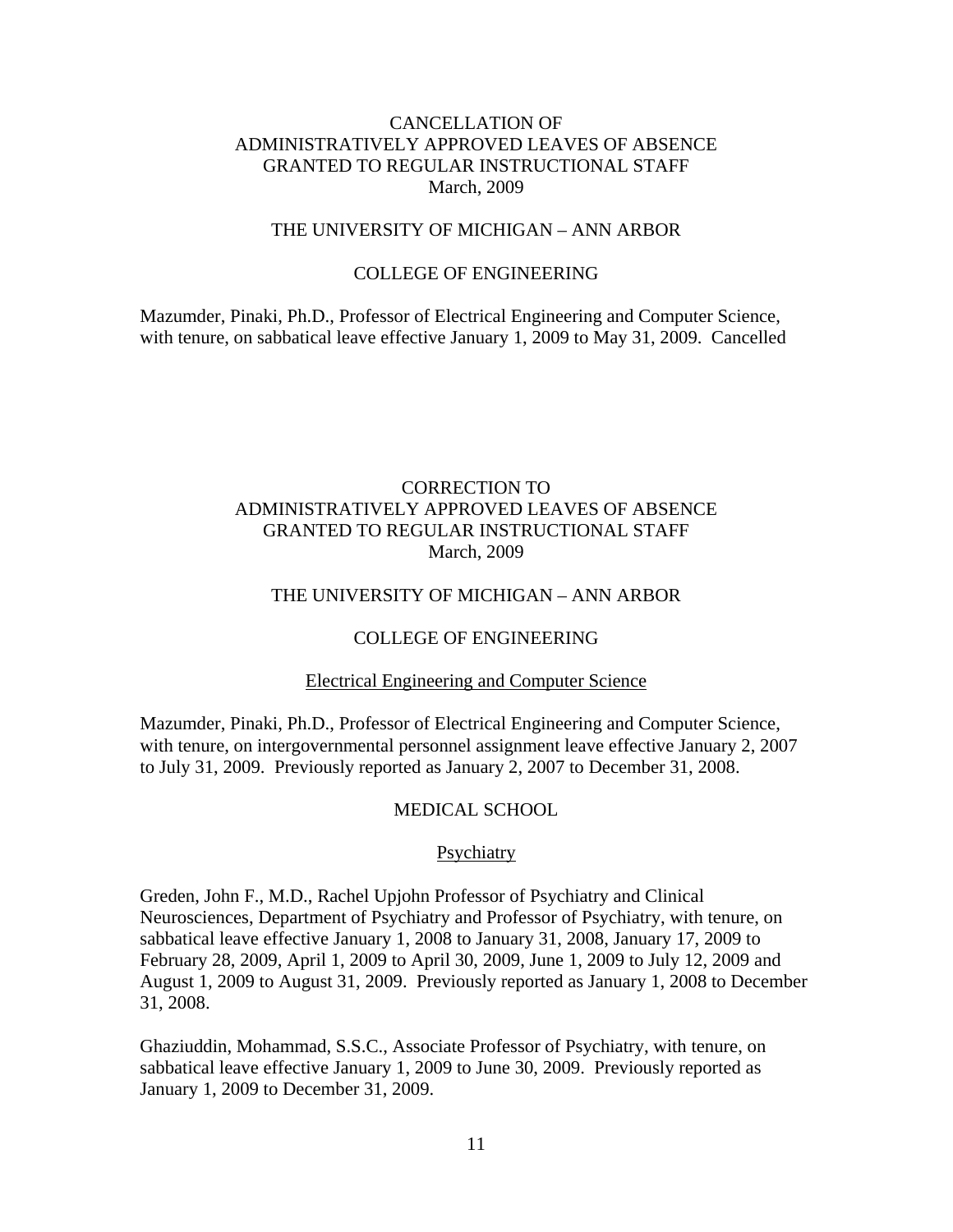# TERMINATIONS OF REGULAR INSTRUCTIONAL STAFF March, 2009

## THE UNIVERSITY OF MICHIGAN – ANN ARBOR

## A ALFRED TAUBMAN COLLEGE OF ARCHITECTURE AND URBAN PLANNING

Turner, James A., M.Arch., Professor of Architecture, with tenure, retired after 35 years of service, effective May 31, 2009

# COLLEGE OF LITERATURE, SCIENCE, AND THE ARTS

## **Chemistry**

Gland, John L., Ph.D., Professor of Chemistry and Applied Physics, Department of Chemistry, with tenure, retired after 21 years of service, effective May 31, 2009

# MEDICAL SCHOOL

## Internal Medicine

Moore, Thomas A., Ph.D., Assistant Professor of Internal Medicine, resigned after 6 years of service, effective December 31, 2008, to accept a different position at the University of Michigan, Ann Arbor, Michigan

Froman, Ann A., M.D., Clinical Instructor in Internal Medicine, resigned after 4 years of service, effective February 6, 2009, for personal reasons

## **Psychiatry**

Pomerleau, Ovide, Ph.D., Professor of Psychology, Department of Psychiatry, with tenure, retired after 24 years of service, effective April 30, 2009

## Radiology

Seitz, Steven A., D.O., Clinical Assistant Professor of Radiology, deceased after 8 years of service, effective February 1, 2009